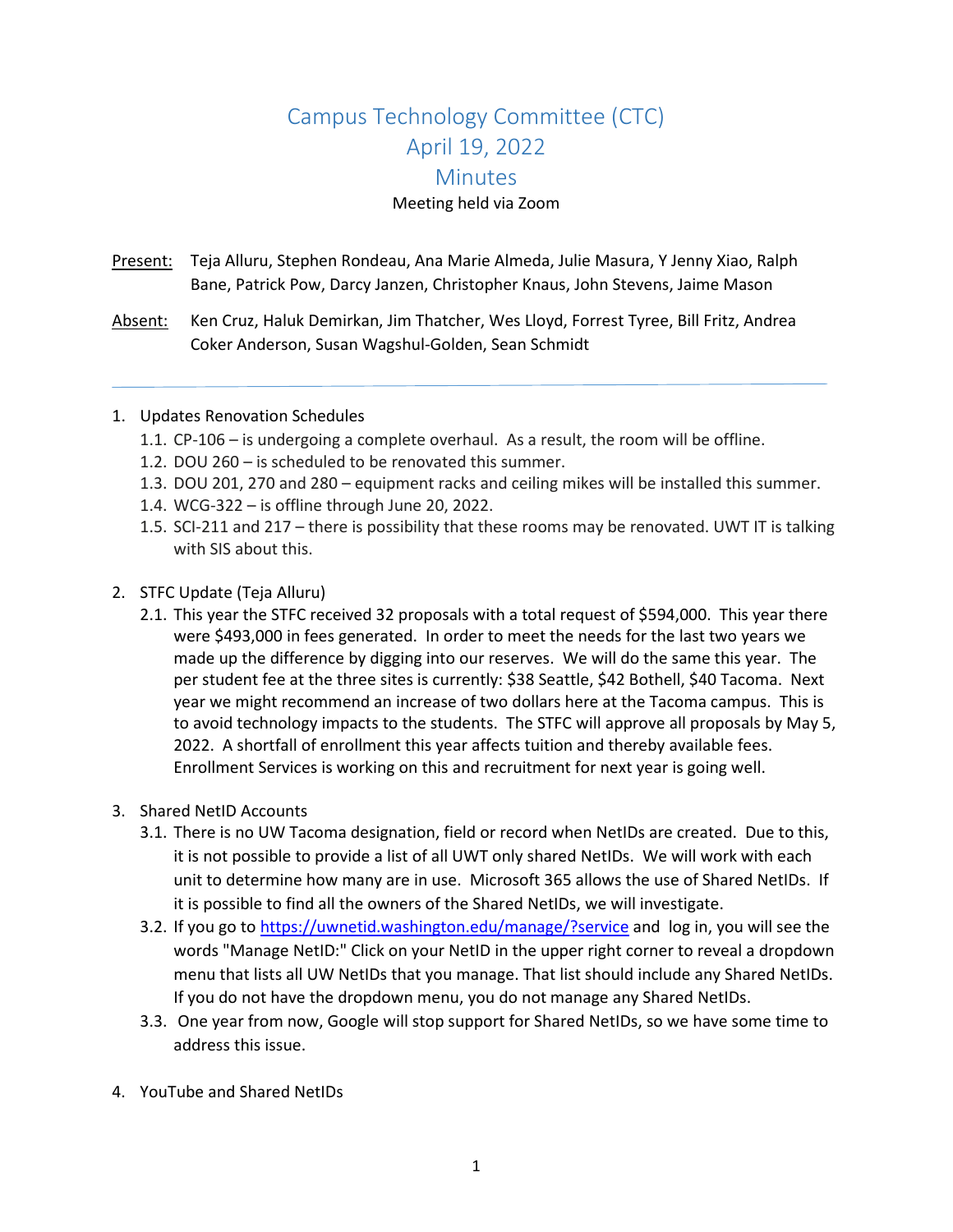#### 4.1. YouTube realities: [https://itconnect.uw.edu/connect/productivity-platforms/google](https://itconnect.uw.edu/connect/productivity-platforms/google-productivity-platform/youtube/)[productivity-platform/youtube/](https://itconnect.uw.edu/connect/productivity-platforms/google-productivity-platform/youtube/)

Currently we are aware of three entities using Shared NetIDs with YouTube channels: University Advancement, UW IT and the Study Abroad office. If you or a colleague are using Shared NetIDs with Youtube, please contact Media Services. One year from now, we will need to have a work around in place.

- 4.2. There are other areas that use Shared NetIDs and YouTube channels: As an example, one faculty member posts videos for research and has a Shared NetID linked to the YouTube channel. Others may not be thinking of how they are currently using Shared NetIDs, so it is good to bring specific scenarios to the attention of the faculty. This will help them see similarities to their own workflows and encourage them to work with Media Services to find a solution.
- 4.3. Brand Accounts. [https://itconnect.uw.edu/connect/productivity-platforms/google](https://itconnect.uw.edu/connect/productivity-platforms/google-productivity-platform/youtube/brand-accounts/)[productivity-platform/youtube/brand-accounts/](https://itconnect.uw.edu/connect/productivity-platforms/google-productivity-platform/youtube/brand-accounts/)

Brand accounts are specific to YouTube and enable channel management that supports multiple user logins with varying levels of channel and content management access. UW IT does not typically provide support for the use of Brand accounts. That having been said, considering the changes to UW Google as part of the [UW Google Changes project](https://itconnect.uw.edu/connect/productivity-platforms/google-productivity-platform/uw-google-changes-project/) that will impact existing YouTube channels, we have provided this documentation for scenarios where a Brand account is an appropriate solution to maintain ownership of a YouTube channel owned by a UW Google account.

- 4.4. UWT IT will provide help to users who migrate YouTube channels managed by UW Shared NetID accounts. Please send a request to TacHelp@uw.edu.
- 5. UW Off Campus Communications Services (OCCS) Cradle Point Pilot Project (John Stevens)
	- 5.1. In light of the cost of running fiber to certain UWT locations, we use local ISPs to provide basic connectivity. When a faculty member is working on sensitive project there is a need to back up data to our servers. This project addresses that need. This project may also open doors for UWT phone service in locations where running fiber is cost prohibitive. To provide context, when we ran fiber to the Carlton building it cost \$250,000. This pilot allows direct connection to the UWT network as if you were sitting on site. Please see the attached slide deck for the specifications of the pilot project. Currently we are trying to bring five terabytes of data back to campus that is currently in Google. This pilot project allows people to remote into their computers through Husky OnNet. Urban Waters is not able to do this currently (outside of the pilot project). If there is a global component – (ie the ability to connect to South Africa) some faculty would be interested. As long as we can get a working cell service there should not be an issue connecting to South Africa. The connection maybe limited to just one computer. John Stevens would need to discuss the particular use case with individual faculty members to determine viability.
- 6. Assistive Technology initiatives for our campus include the following:
	- 6.1. DRS helps with students who request assistive technology. Faculty and staff technology accommodations are managed through HR. UWT IT has been doing work based around compliance with Washington State Policy 188.
	- 6.2. Assistive listening devices these are available for all classrooms.
	- 6.3. Braille displays available in JOY-207.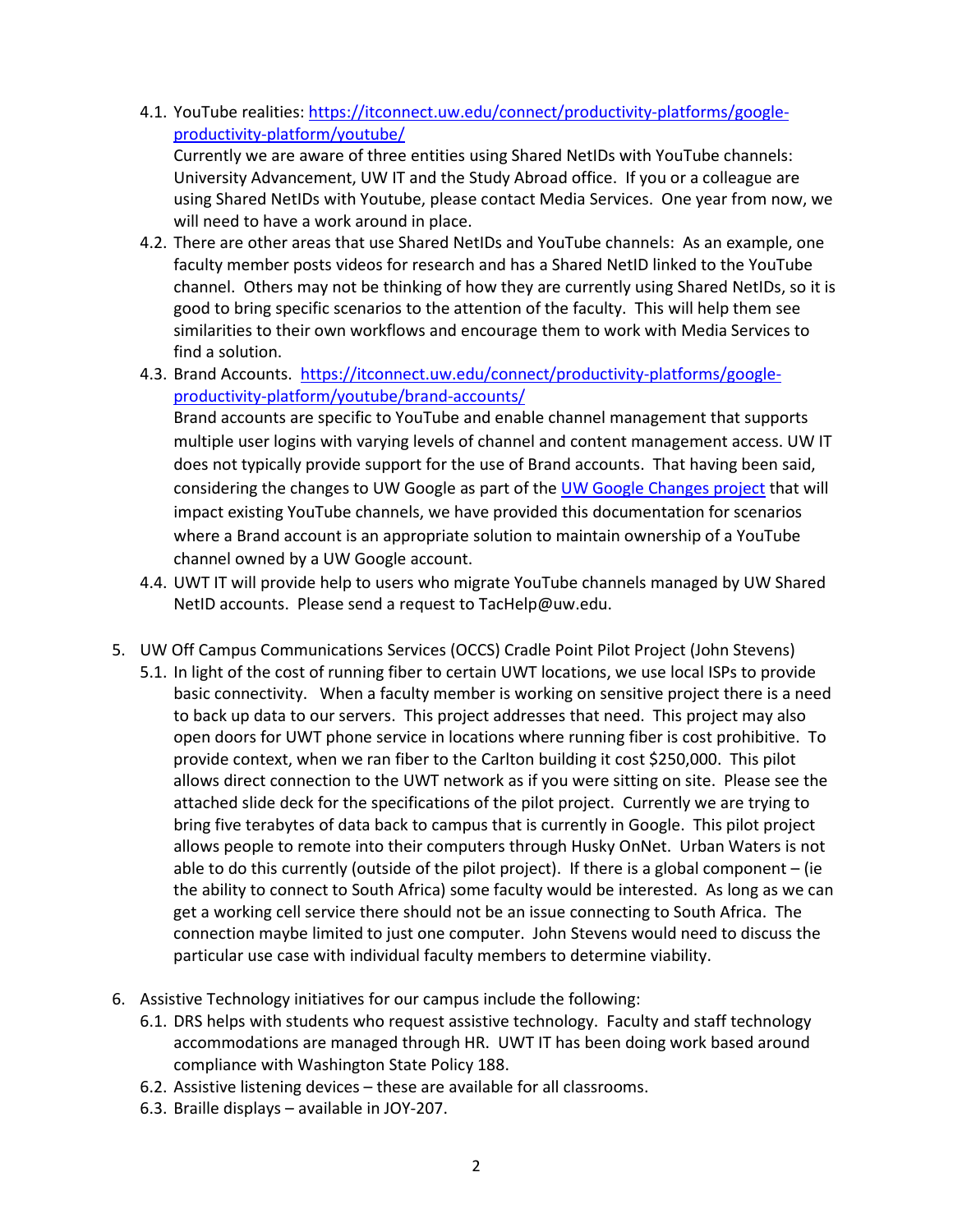- 6.4. Voice-activated smart classrooms Echo Dot pilot is going well.
- 6.5. ADA computer work stations these are operational in MAT-354, the Library and WG-108. Those workstations are of course focused on students. If faculty or staff need an accommodation they should work with HR to facilitate.
- 6.6. Closed captioning is featured in various platforms (Panopto or Zoom for example). UWT IT is able to provide support. ATS in Seattle will supplement if needed. Our recommendation is for the instructors to turn on the closed captioning feature in Panopto or Zoom at the start of their class. UWT IT will help instructors to adjust it as needed so that the transcription will be as accurate as possible.
- 6.7. ADA document remediation is a service provided by the UWT IT department to the faculty. When there is a large volume of requests, we enlist support from ATS in Seattle. If you need this service, please contact UWT IT Media Services.
- 6.8. If there are others suggestions you have for assistive technologies on campus, please let us know.

Meeting adjourned at 10:50 am.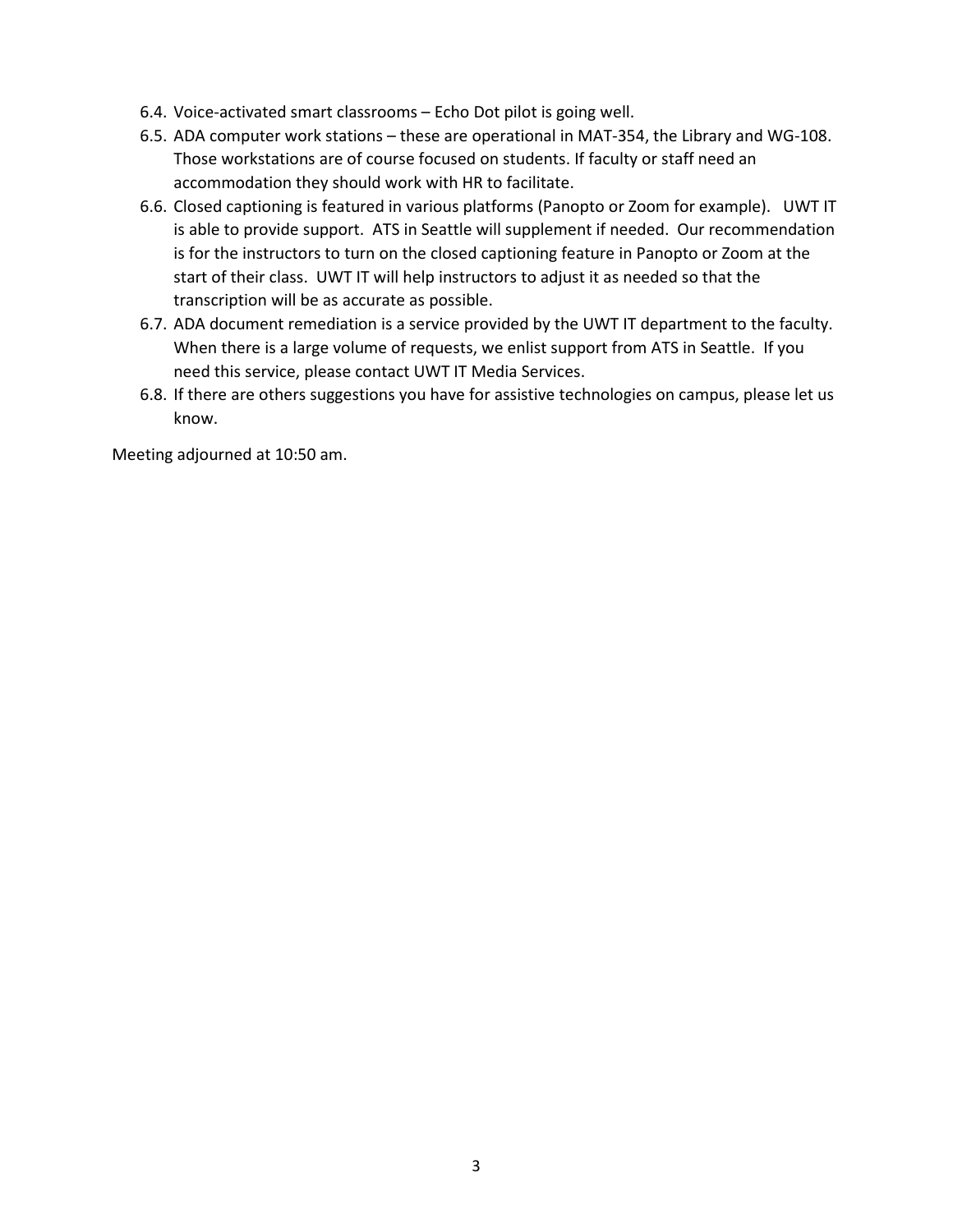**Pilot Project with UWIT Off Campus Communications Services (OCCS)**

- > **Full time UW VPN connection for remote locations**
- $\geq$ **Referred to as a CPE Supplier, Cradlepoint (3000 Router) device**
- > **Configure a secure encrypted IPsec tunnel over the internet, with failover to the cellular connection**
- > **Initially used as a backup connection for medical clinics; also used for Pacific NW Seismic Network sensors**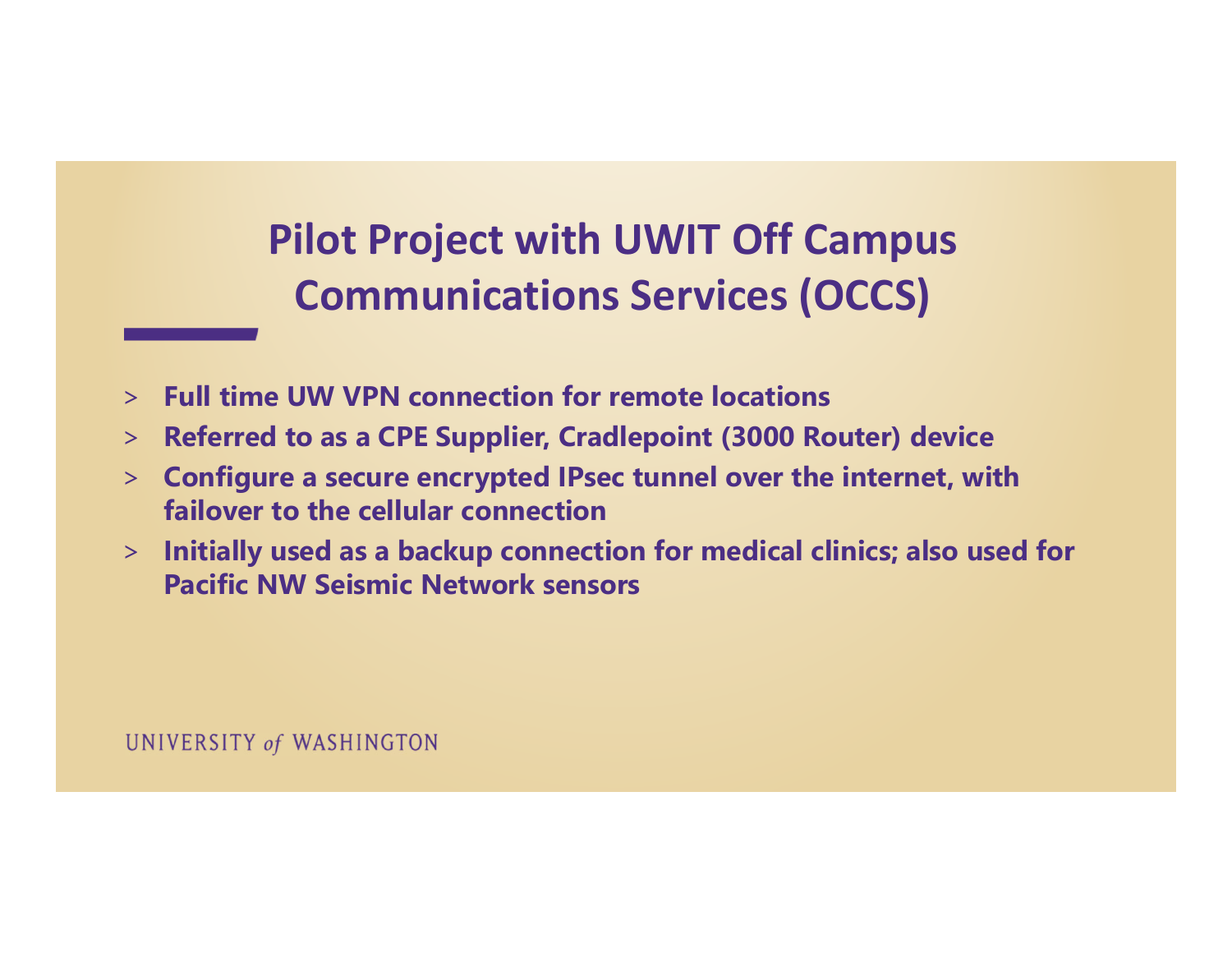### **What is it & how does it work**

- $\geq$ **OCCS-LiTE is a 4G LTE Service (5G is coming)**
- > **An onsite device to provide full time Husky OnNet VPN connection to UW network**
- > **Provide a VPN link through most major internet service providers**
- > **If no ISP is available, the UW device can function on a cellular LTE link (cellular service is included in device rental fees)**
- > **Cellular LTE link can be used as a backup connectivity link if the commercial internet is having problems**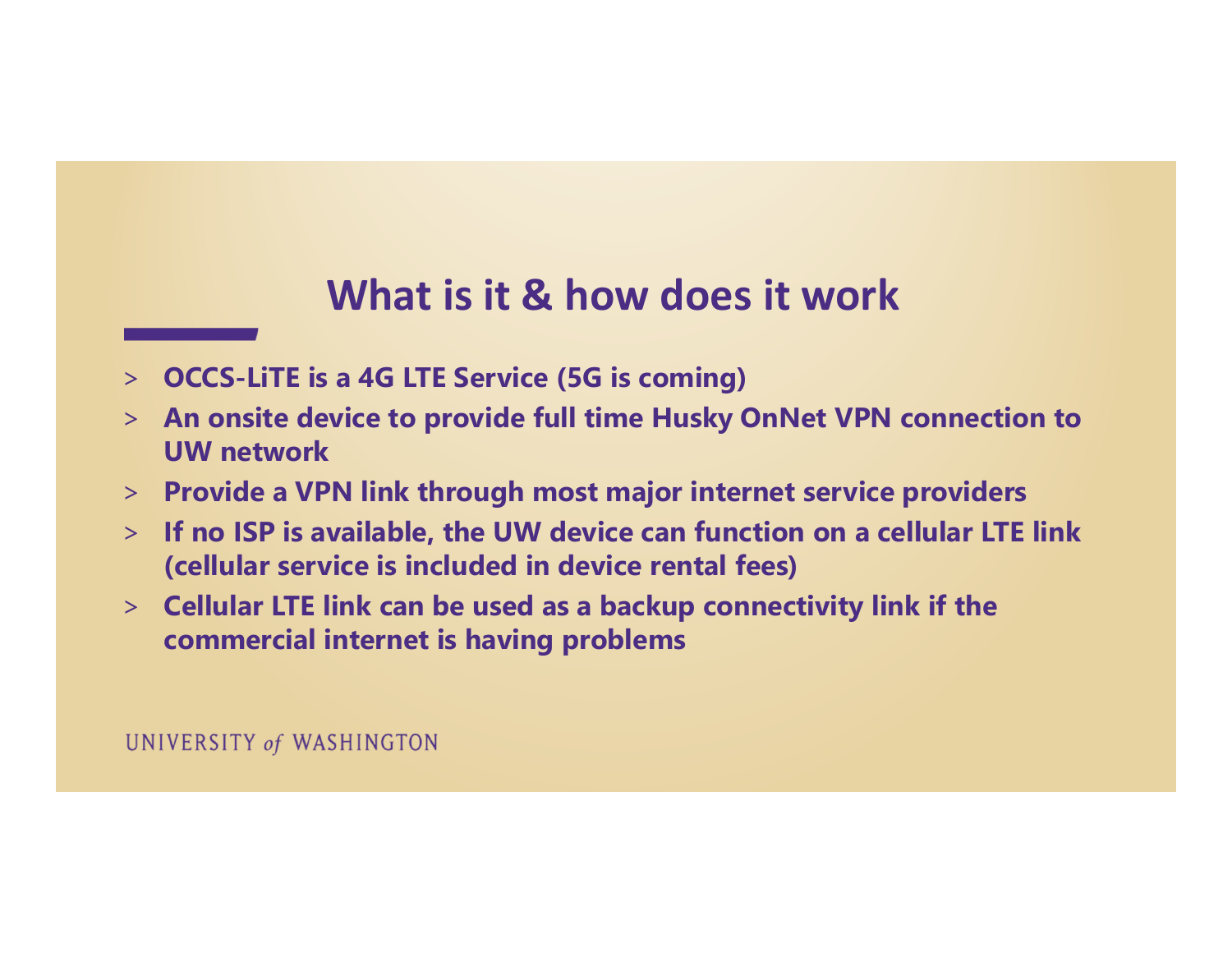# **Who is this service designed for?**

- > **UW Remote locations with commercial internet services, such as Comcast or Rainier Connect**
- $>$  **Designed to support up to 15 users needing UW dial tone and/or UW data services (depending on quality and speed of internet)**
- > **Remote locations that require UW network connectivity, but do not have the ability to run Huskey OnNet on all devices needing connection (research servers that cannot run UW VPN software)**
- > **Other possible use cases exist, please contact UW Tacoma IT services to discuss possibilities**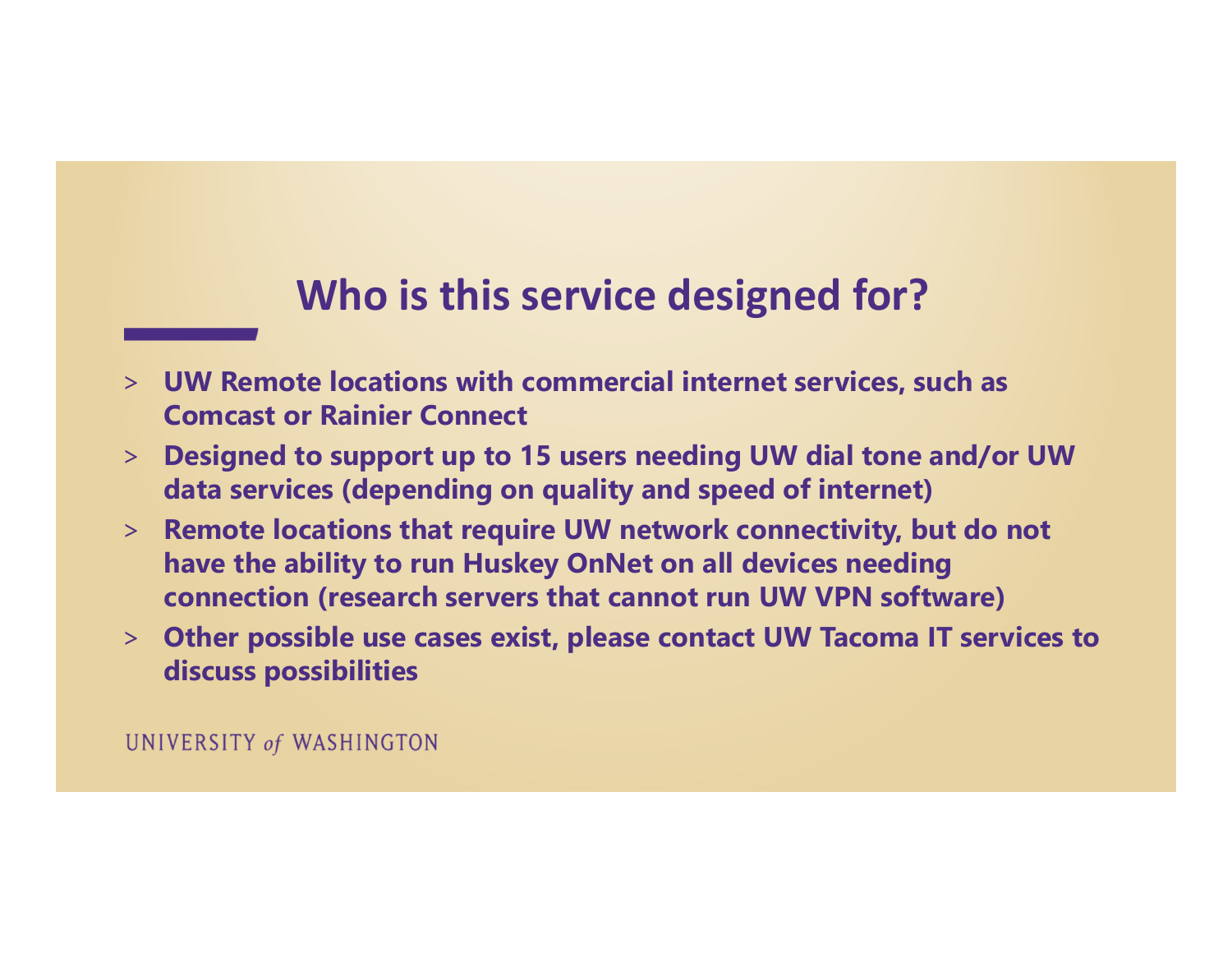# **Summary of Service Cost**

- > **One-time setup fee of \$1,200 covers configuration and deployment of the device. If cellular connectivity is being deployed also includes surveying remote location to obtain an appropriate SIM card.**
- > **An additional cellular fee of \$70 per month will be charged, if needed.**
- $\geq$  **Any cost associated with commercial internet services is the responsibility of the customers.**
- $>$ **If UW phone service is used, \$9 per month fee will apply to each dial tune.**
- $\geq$ **If a physical phone set is needed, there is \$147 one-time cost per phone.**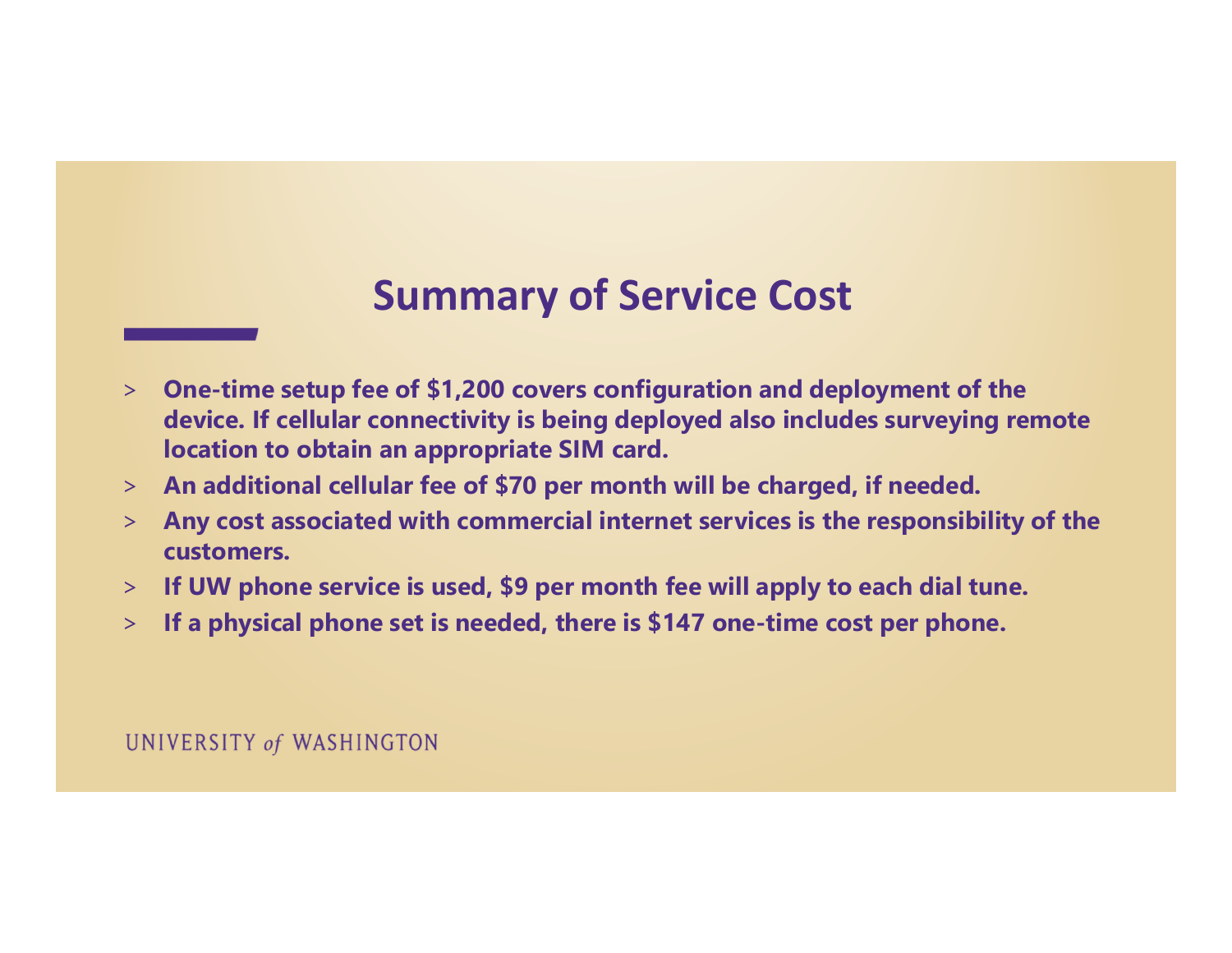### **UW Tacoma OCCS LiTE testing**

- > **UW Tacoma is currently testing the use of this service at the remote Center for Urban Waters location.**
- > **The test is currently focused on providing data connection services to UW networks for file storage and retrieval, as well as remote desktop connection to office computers.**